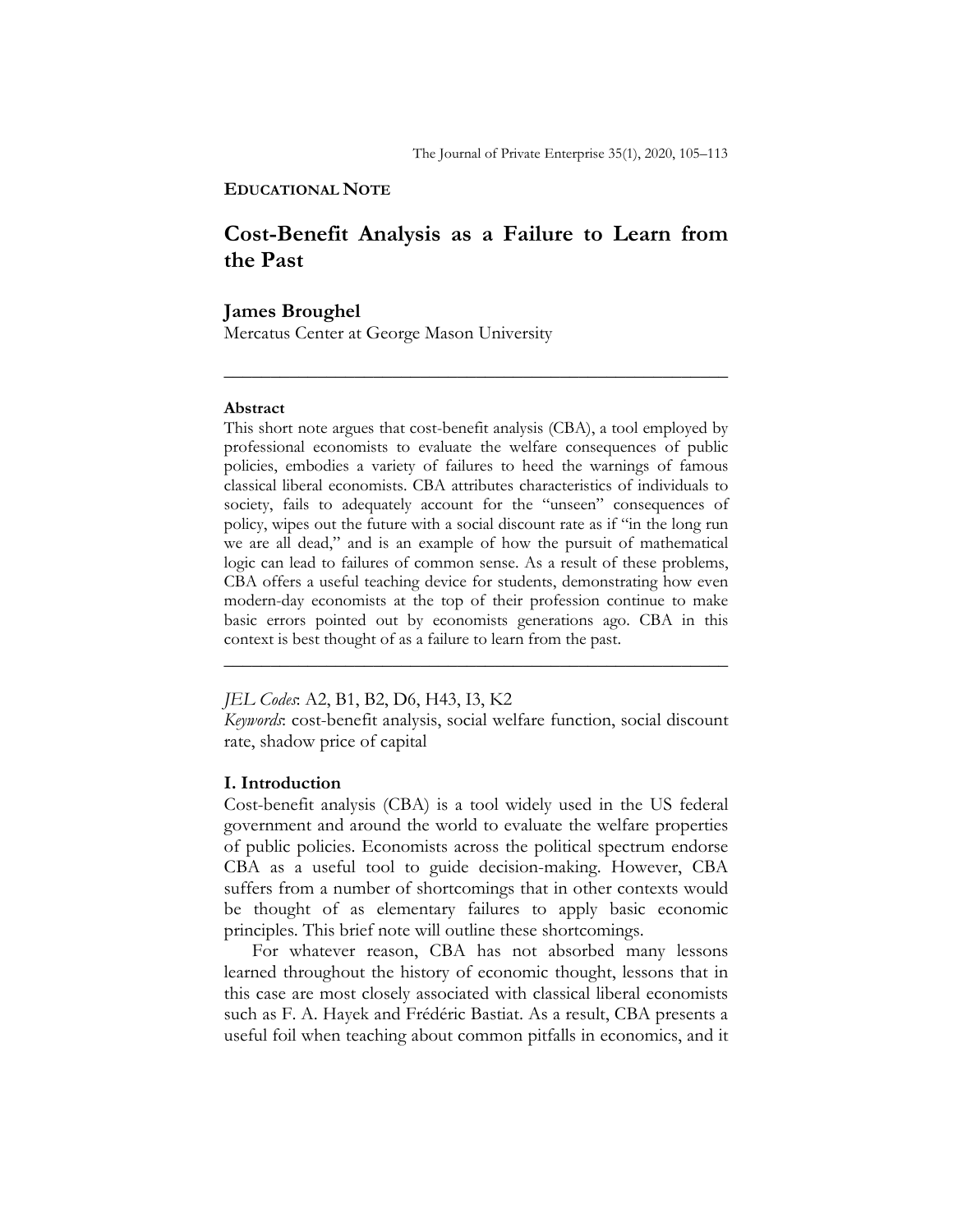is a practical example of how antimarket ideas tend to become integrated into academic thought.

## **II. Attributing Characteristics of Individuals to Society**

Cost and benefit estimates in CBA generally start out as measures of consumer and producer surplus. For example, when a project produces some beneficial outcome, analysts evaluate what individuals would be willing to pay for it, thereby generating an estimate of the project's benefits. Analysts then subtract the compliance or other costs associated with the project from this amount to assess the project's overall "net benefits."

This procedure may make sense within a single period, but problems arise when making such evaluations across time. To compare surplus measures that accrue in different periods, benefit and cost estimates are entered into a utility function of the form

$$
\int_{t=0}^{\infty} \beta U(c_t) dt, \tag{1}
$$

where  $\beta$  is a discount factor equal to  $e^{-\rho t}$ , and  $\rho$  is the rate at which the representative agent discounts future utility. The agent is often assumed to have isoelastic utility, such that  $U(c) = \frac{c^{1-\theta}}{1-\theta}$ .  $\theta$ , the consumption elasticity of marginal utility, is typically assumed to correspond with the agent exhibiting diminishing marginal utility of consumption.

From the outset, the choice of this utility function is strange because it is unclear exactly whose well-being it is meant to describe. The utility function is sometimes thought to describe the preferences of an infinitely lived representative agent or household (e.g., Liu 2003; Burgess 2013). Some economists are more straightforward in stating that it represents a social planner's preferences or, similarly, that it is a social welfare function that a central planner seeks to maximize (e.g., Drèze and Stern 1987; Nordhaus 2007; Arrow et al. 2014).

Basing CBA on this social welfare function is strange because in other contexts, economists reject the notion that a single social welfare function can describe society's aggregated preferences. This rejection is a result of the influential work of Kenneth Arrow (1950), among others. Ironically, Arrow himself endorsed this social welfare function approach,<sup>1</sup> likely because he was willing to relax at least one

l

<sup>1</sup> See, for example, Arrow (1999) and Arrow et al. (2014).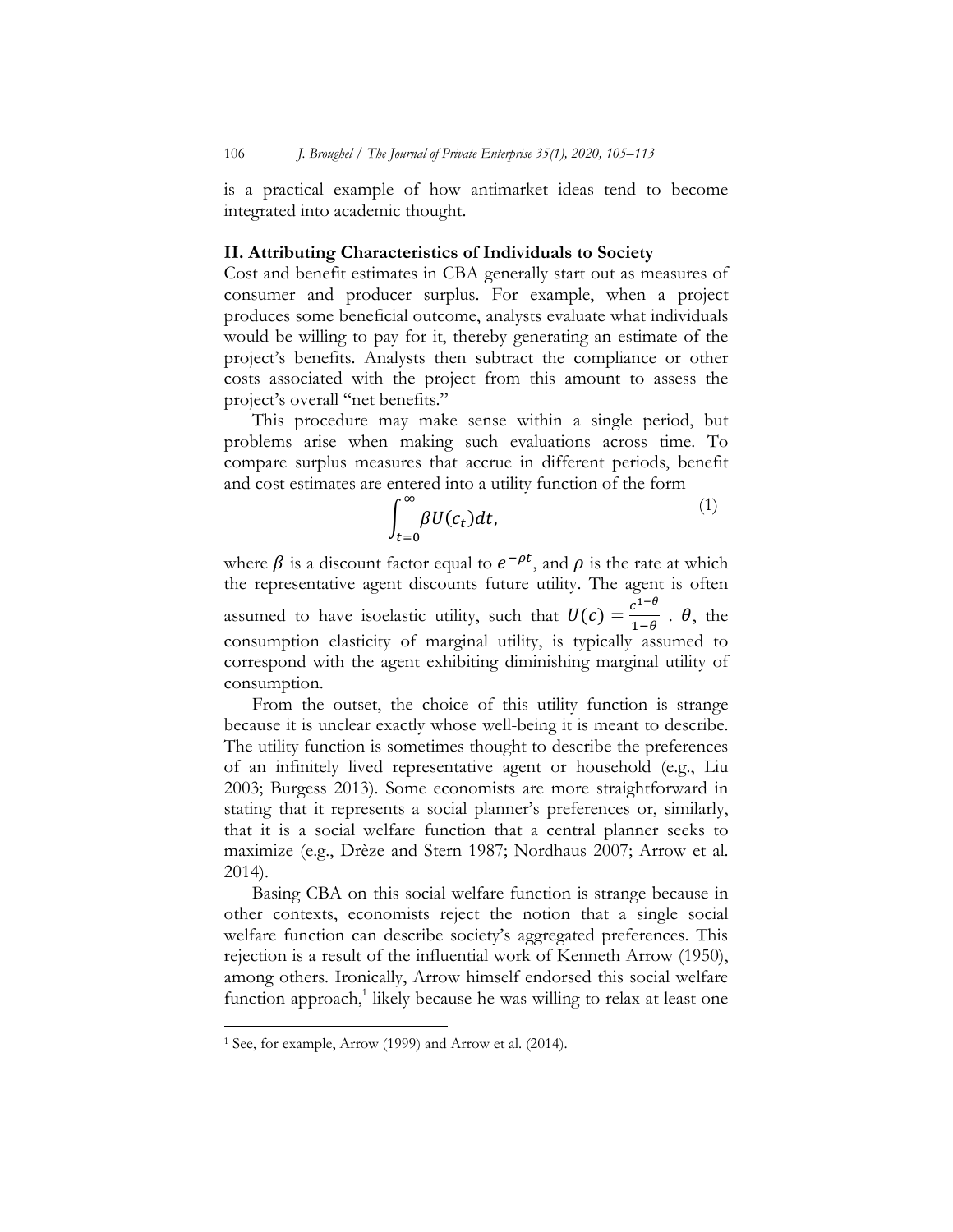of the restrictive axioms that his famous "impossibility theorem" depended upon: in this case, the restriction that no one is allowed to be a dictator whose preferences are always satisfied.

The social welfare function that underlies CBA is an example of the tendency to ascribe characteristics of individuals to society as a whole. This attribution is directly contrary to an assumption central to Austrian economics, which is that only individuals act. CBA is inconsistent with this "methodological individualist" position because it takes the stance that society—or, alternatively, some mysterious social planner who seems to represent society or perhaps each subsequent generation<sup>2</sup>—has time preference and diminishing marginal utility like an individual.

# **III. Discounting the Future**

Consumer and producer surplus estimates arguably have some meaning before they are entered into the utility function in equation 1. But once they have been transformed into units of the infinitely lived agent's utility through the practice of discounting, the meaning of benefit and cost estimates becomes unclear. F. A. Hayek famously warned that the word "social" "has acquired the power to empty the nouns it qualifies of their meaning." He referred to it as a "weasel word" (Hayek 1989). In CBA, the "social" discount rate empties cost and benefit estimates of their meaning because the representative agent's utility has no clear meaning.

Discounting also leads the analyst to wipe out the relevance of future benefits and costs, essentially guaranteeing that CBA emphasizes short-run concerns. The words of John Maynard Keynes are relevant here; he famously advocated for prioritizing short-run concerns with his terse statement that "in the long run we are all dead" (Keynes 1923). Hayek and others chastised Keynes for his short-termism, but CBA comes down squarely on the side of Keynes because it quite literally discounts the future.

# **IV. Motivated Reasoning**

l

Can a social discount rate be discarded in an effort to account for long-run concerns? Some economists, such as Tjalling Koopmans and William Nordhaus, argue that discounting is necessary to avoid a host of inconvenient outcomes in analysis. For example, they argue

<sup>&</sup>lt;sup>2</sup> A plausible interpretation of the utility function in equation 1 is that it describes each subsequent generation at time *t*'s preferences, and that each generation gets to be the dictator for the time that it is alive.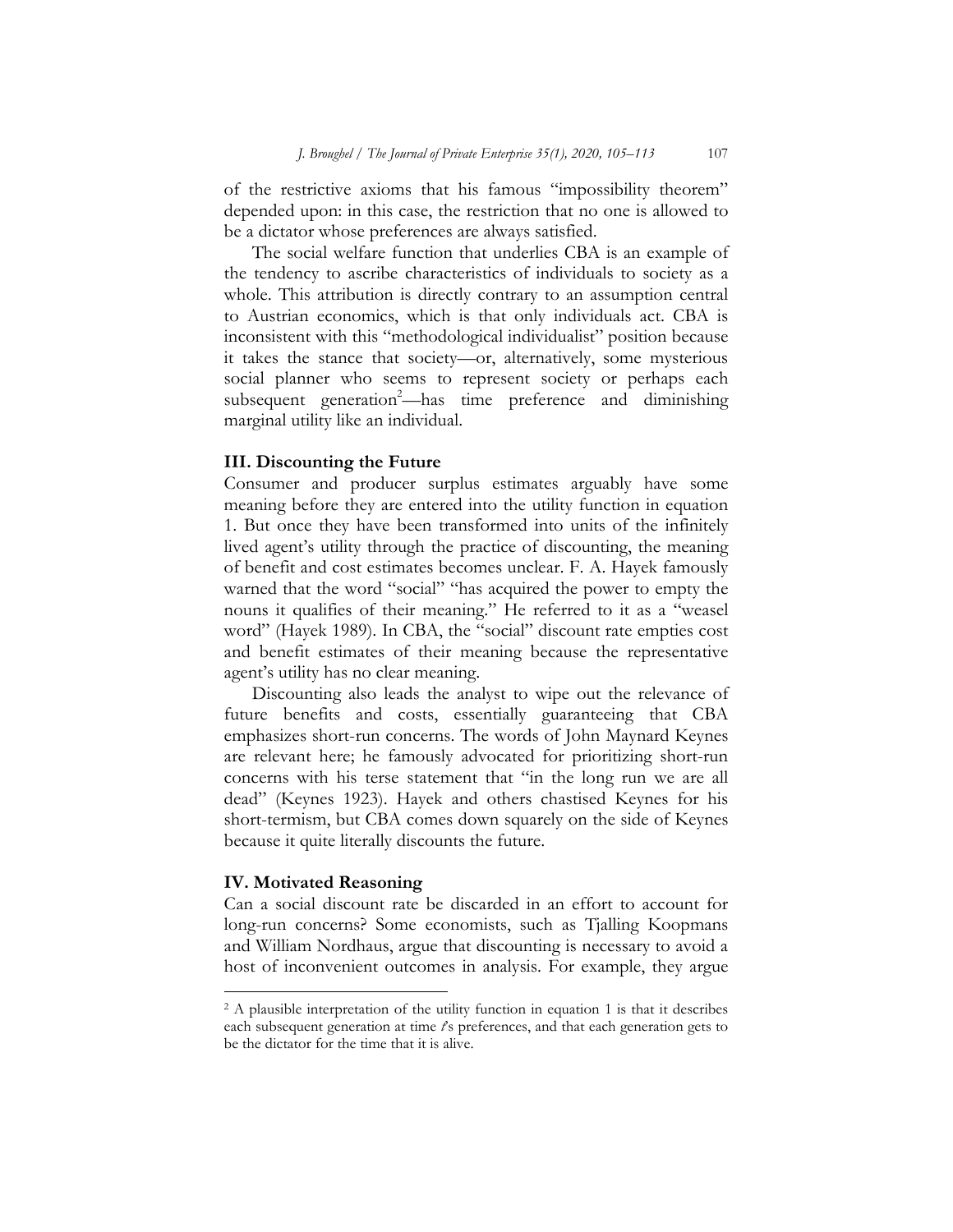that failing to discount would put too much of a burden on the present generation to save for the future (Koopmans 1963; Nordhaus 2007).

But just because one doesn't like the implications of a particular approach does not mean that the approach is wrong. It seems odd to abandon a concrete welfare measure in analysis, such as consumer surplus, for a measure that has no clear meaning, such as a social planner's utility, just because one doesn't like the implications that follow. One should start with a welfare measure that has meaning, then let the chips fall where they may with respect to the policy implications that may follow. Instead, Nordhaus and Koopmans begin with conclusions they find desirable, then proceed to abandon a meaningful welfare measure when it does not align with their predetermined conclusions.

They are not alone. Kenneth Arrow argued on distributional grounds that discounting is necessary, suggesting that a zero discount rate presents an "unacceptable strain on the present generation" and that "it is not morally acceptable to demand excessively high savings rates of any one generation" (K. J. Arrow 1999). Similarly, economist Kip Viscusi, along with coauthors Joel Huber and Jason Bell, has argued that "failure to discount at all by using a zero discount rate generates a variety of undesirable effects," including that "zero discounting places inordinate weight on providing benefits to future generations, who may be more affluent than current generations if real income continues to increase over time. Zero discounting consequently could increase intergenerational income inequality" (Viscusi, Huber, and Bell 2019).

Again, rather than starting from first principles, Viscusi, Arrow, and others start with distributional results they find desirable and then work backwards to identify a discount rate rule consistent with their conclusions. This process is exactly the reverse of how science should work, and it conflicts with a basic view, common among economists, that distributional concerns should be kept separate from issues of efficiency.

# **V. The Role of Mathematics**

Nordhaus and Koopmans also worried about mathematical difficulties that arise with a zero discount rate. For example, the utility function of society may not always rise monotonically with consumption or may not converge toward a bliss point; some values, like the value of capital, may explode to infinity.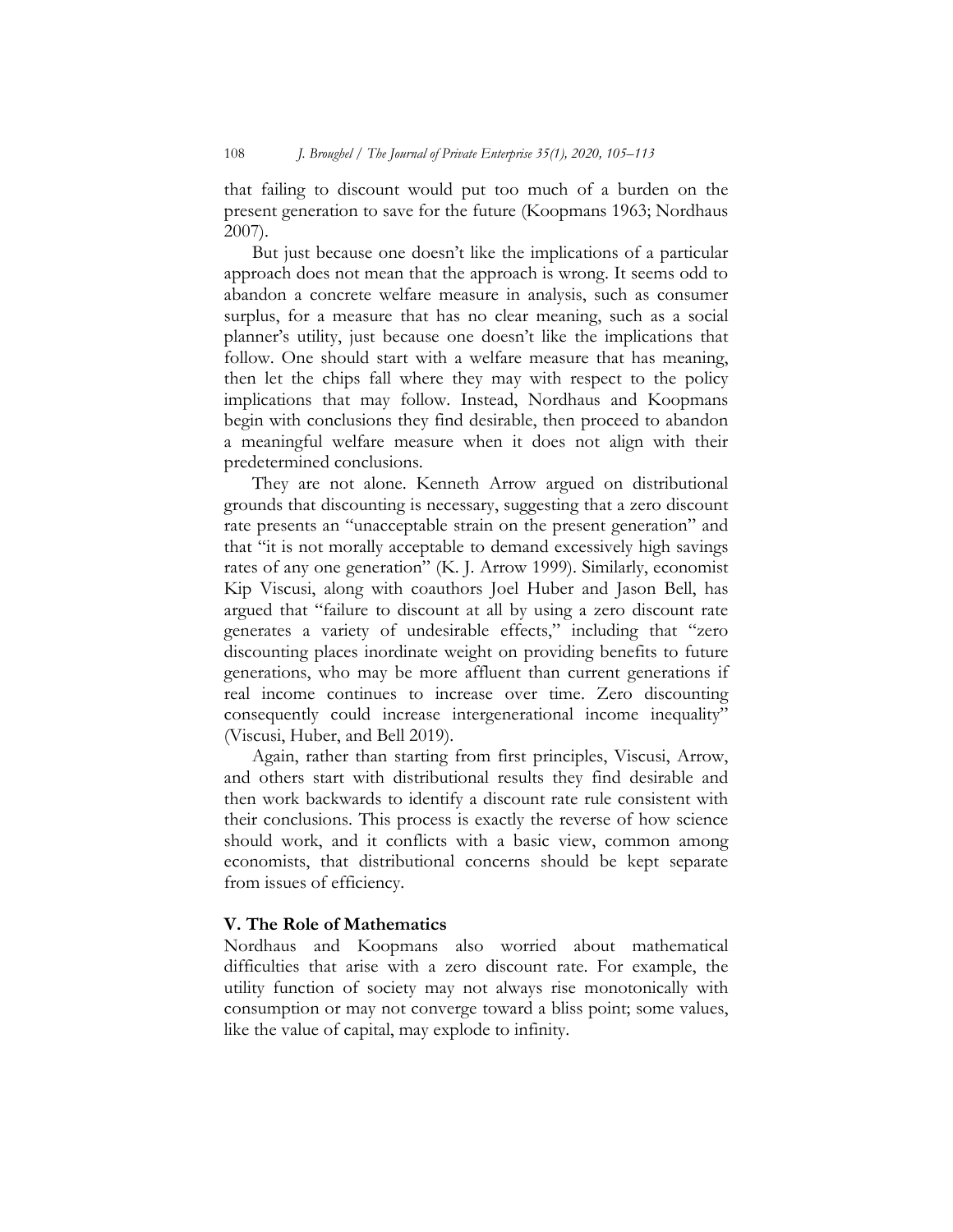These problems are purely mathematical and are not problems of basic logic in the sense of ordinary language. As an example, a zero discount rate also violates the so-called transversality condition in economic growth theory. The transversality condition is necessary to make the optimality problem soluble in an economic growth problem, but there is nothing particularly realistic about this condition. In the words of Robert Barro and Xavier Sala-i-Martin in their textbook on economic growth, "The transversality condition . . . says that the value of the household's per capita assets . . . must approach 0 as time approaches infinity. If we think of infinity loosely as the end of the planning horizon, the intuition is that optimizing agents do not want to have any valuable assets left over at the end" (Barro and Sala-i-Martin 2004).

In other words, the capital stock is assumed to be exhausted at the end of the planning horizon, much as individuals tend to exhaust the bulk of their assets by the end of their lives. But humans as a group do not behave this way, even if individuals often do. The history of human civilization is one where per capita wealth is continually rising. There is no sign that human civilization is planning on gradually consuming all of its wealth.

In fact, an assumption that per capita wealth will simply grow without bound—toward infinity in the limit—is more consistent with everyday experience. But this assumption of continually growing wealth, while reasonable in terms of common sense, is unreasonable in terms of mathematical logic because it means the present discounted value of future wealth is infinite, and so the optimality problem can't be solved with calculus.

Hayek famously warned that the "character of the fundamental problem" confronting the economist can be "obscured rather than illuminated by many of the recent refinements of economic theory, particularly by many of the uses made of mathematics" (Hayek 1945). Put differently, logic in language and logic in math need not be the same. When the two conflict, CBA economists are willing to sacrifice the former for the sake of the latter.

This willingness to disregard common-sense logic is all the stranger because there are relatively easy ways around these problems. George Mason University economist Tyler Cowen has proposed evaluating projects based on their growth rates (Cowen 2007, 2018). If the opportunity cost of capital is infinite, projects can be evaluated based on their rate of return (i.e., the rate of return to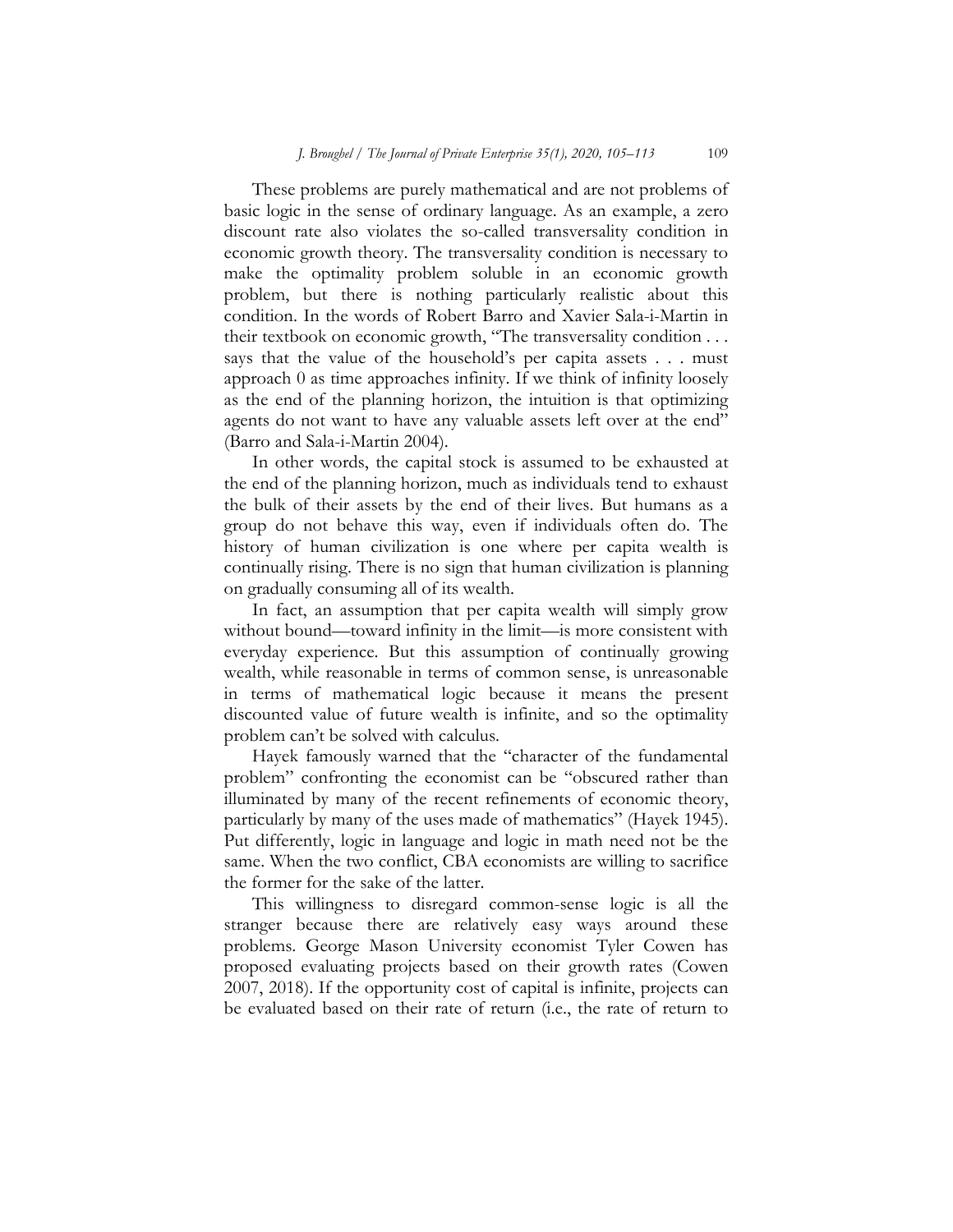capital). This type of evaluation may even be easier to implement than present practices, as it is precisely what businesses do every day.<sup>3</sup>

## **VI. The Seen and the Unseen**

l

CBA begins with the analyst measuring consumer and producer surplus values, which are then entered into the social utility function in equation 1. However, not all consumer or producer surplus is alike. The difference between a firm's cost of production and the price it receives for its product comes in the form of profit, some portion of which can be turned into investment. Other surplus, like the benefit derived from looking at a scenic view or holding hands with a loved one, comes purely in the form of an experience.

It is commonly acknowledged that capital investment has to be converted into equivalent units of consumption in CBA, because capital has a higher opportunity cost than an equivalent dollar value of consumption.<sup>4</sup> This conversion is done using a shadow price, which is technically the correct way to account for the "opportunity" cost of capital" in analysis, which details how invested resources would grow in value in the future.<sup>5</sup> Martin Feldstein has written definitive work outlining why a shadow price must be used to account for this opportunity cost, as opposed to some other method such as a discount rate (Feldstein 1972). Feldstein argues that issues of opportunity cost measurement and social time preference must be separated and dealt with independently. A discount rate is generally inappropriate for accounting for the opportunity cost of capital because it applies to all benefits and costs, as if consumption and investment-related benefits all grow in value at the same rate. The shadow price of capital, by contrast, applies only to capital.<sup>6</sup>

<sup>&</sup>lt;sup>3</sup> The federal government at times follows a similar approach to the private sector. For example, the Trump administration has emphasized financial impacts (and, therefore implicitly, capital and its rate of return) in annual reports on the status of the administration's deregulation efforts. See, for example, OMB (2018).

<sup>4</sup> For example, the Office of Management and Budget (OMB 2003) refers to this as the "analytically preferred" approach in CBA.

<sup>5</sup> At the 2019 Society for Benefit-Cost Analysis conference, this author organized a session titled "Perspectives on the Social Discount Rate," which featured a panel that included Maureen Cropper, Arnold Harberger, and this author. Despite the three panelists holding distinct views on discounting, each agreed that a shadow price is the theoretically correct way to account for the opportunity cost of capital in CBA.

<sup>&</sup>lt;sup>6</sup> A discount rate is the appropriate way to account for the opportunity cost of capital in financial analysis. But a discount rate works in this case because financial analysis is a special case of cost-benefit analysis where all benefits and costs are like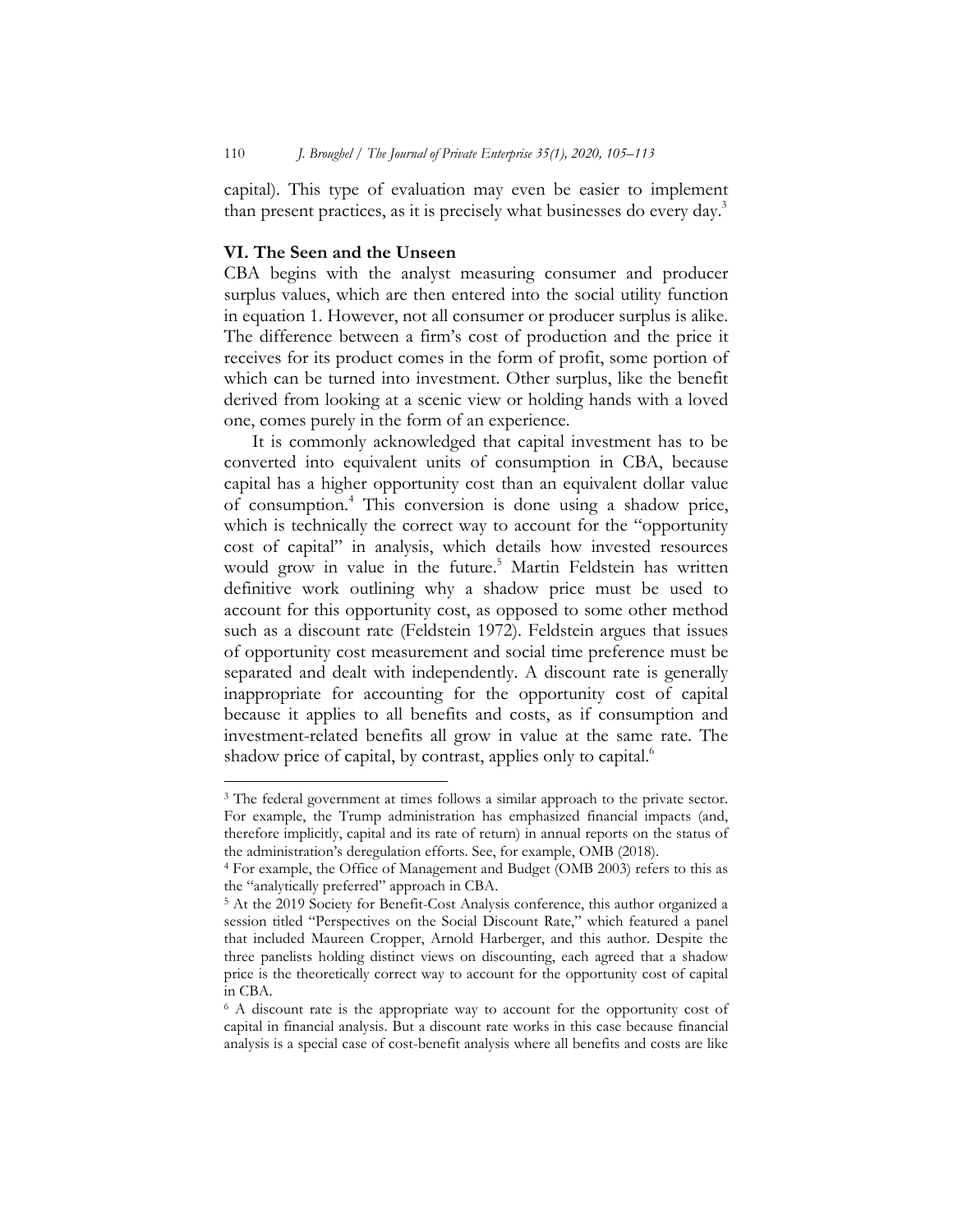Despite many economists agreeing that shadow pricing is the correct approach, the shadow price of capital is almost never employed in regulatory CBA. Indeed, even those economists who explicitly endorse the shadow-price-of-capital approach in theory often argue that, in practice, shadow pricing investment is unnecessary (e.g., Moore et al. 2013). This position is difficult to defend because without a shadow price, CBA fails to account for returns to capital that are forgone or created when a government project is embarked upon. This failure is obviously relevant to a famous warning from the nineteenth-century French economist Frédéric Bastiat: "There is only one difference between a bad economist and a good one: the bad economist confines himself to the *visible* effect; the good economist takes into account both the effect that can be seen and those effects that must be *foreseen*" (Bastiat [1848] 1995).

The current practitioners of CBA fail to heed Bastiat's warning. Without a shadow price applied to capital, the unseen consequences of policy go overlooked.

# **VII. Conclusion: Remembering the Past**

l

The theory that underlies CBA, which draws heavily from growth theory, is truly beautiful in terms of its mathematical sophistication and elegance.<sup>7</sup> But this beauty is merely an illusion. The mathematicians are like magicians who mesmerize the public, journalists, and even other economists with their equations. Mathematics creates a veil that prevents observers from seeing CBA for what it really is.

What is CBA? It is a tool to evaluate the degree to which policies satisfy the preferences of a central planner who theoretically allocates resources across the economy. It frequently ignores the unseen consequences of policy, while simultaneously wiping out the future with a social discount rate. Further, economists at the very pinnacle of their profession (some of whom are Nobel laureates) explicitly set out with predetermined conclusions about what they think is an equitable distribution of wealth and then work backwards, ruling out

capital. In the more general case, where benefits and costs are a heterogeneous mix of consumption and investment goods, a shadow price that applies only to capital is used instead.

<sup>7</sup> For an illustrative example of the mathematical theory underlying CBA, see Drèze and Stern (1987).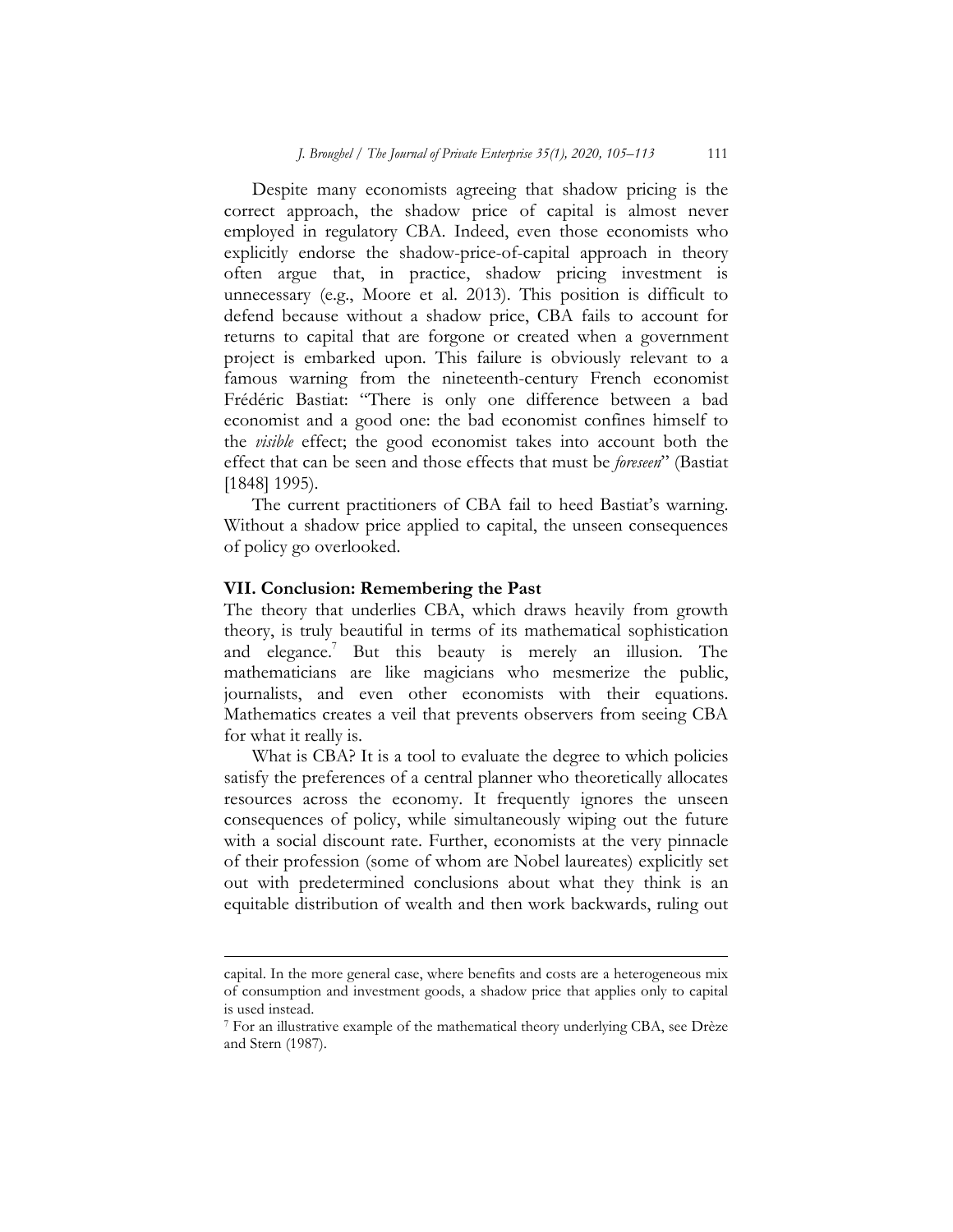assumptions that conflict with their moral intuitions even when it means abandoning a meaningful measure of welfare in the process.

These practices are all the stranger because simpler, more straightforward alternatives are readily at hand and are actively used in both the public and the private sectors. While such approaches could result in a significant shift in policy priorities—toward a focus on capital accumulation, for example—policymakers and academic economists should nonetheless consider moving away from CBA as presently practiced and toward these alternative methods.

At first glance, CBA looks scientific. But a closer examination reveals that it is a tool to justify certain moral imperatives, rather than a tool to objectively describe the actual trade-offs society confronts each time a policy intervention is considered. Furthermore, those who produce and use CBA fail to heed the lessons of brilliant economists from the past. As a result, CBA offers a useful teaching device to students, both as a warning about what happens when we fail to learn from history and as an example of how antimarket ideas tend to poison economic discourse at its most foundational levels.

#### **References**

- Arrow, Kenneth J. 1950. "A Difficulty in the Concept of Social Welfare." *Journal of Political Economy*, 58(4): 328–46.
- Arrow, Kenneth J. 1999. "Inter-Generational Equity and the Rate of Discount in Long-Term Social Investment." In *Contemporary Economic Issues*, vol. 4, *Economic Behaviour and Design*, ed. Murat R. Sertel, 89–102. London: Palgrave Macmillan.
- Arrow, Kenneth J., Maureen L. Cropper, Christian Gollier, Ben Groom, Geoffrey M. Heal, Richard G. Newell, William D. Nordhaus, Robert Pindyck, Paul Portney, T. Sterner, Richard S. Tol, and Martin Weitzman. 2014. "Should Governments Use a Declining Discount Rate in Project Analysis?" *Review of Environmental Economics and Policy*, 8(2): 145–63.
- Barro, Robert J., and Xavier I. Sala-i-Martin. 2004. *Economic Growth*. 2nd ed. Cambridge, MA: MIT Press.
- Bastiat, Frédéric. [1848] 1995. "What Is Seen and What Is Not Seen." In *Selected Essays on Political Economy*, ed. George B. de Huszar, trans. Seymour Cain, 1–50. Irvington-on-Hudson, NY: Foundation for Economic Education.
- Burgess, David F. 2013. "Reconciling Alternative Views about the Appropriate Social Discount Rate." *Journal of Public Economics*, 97 (January): 9–17.
- Cowen, Tyler. 2007. "Caring about the Distant Future: Why It Matters and What It Means." *University of Chicago Law Review*, 74(1): 5–40.
- Cowen, Tyler. 2018. *Stubborn Attachments: A Vision for a Society of Free, Prosperous, and Responsible Individuals*. San Francisco: Stripe Press.
- Drèze, Jean, and Nicholas Stern. 1987. "The Theory of Cost-Benefit Analysis." In *Handbook of Public Economics*, vol. 2, ed. Alan J. Auerbach and Martin Feldstein, 909–89. Amsterdam: Elsevier.
- Feldstein, Martin. 1972. "The Inadequacy of Weighted Discount Rates." In *Cost-Benefit Analysis: Selected Readings*, ed. Richard E. Layard, 311–32. Baltimore: Penguin.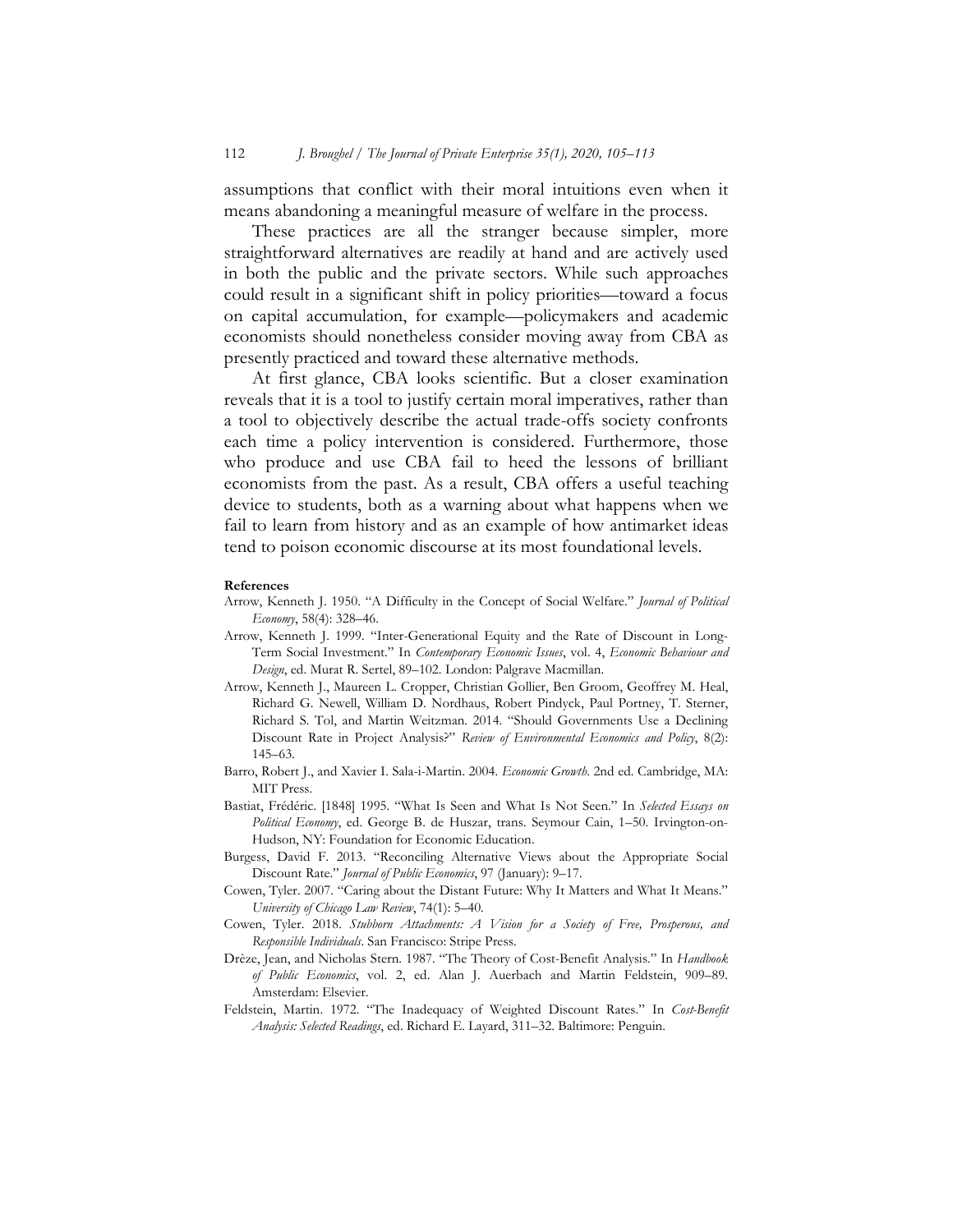- Hayek, F. A. 1945. "The Use of Knowledge in Society." *American Economic Review*, 35(4): 519–30.
- Hayek, F. A. 1989. *The Collected Works of F. A. Hayek*, vol. 1, *The Fatal Conceit: The Errors of Socialism*, ed. W. W. Bartley III. Chicago: University of Chicago Press.
- Keynes, John Maynard. 1923. *A Tract on Monetary Reform.* London: Macmillan.
- Koopmans, Tjalling. 1963. "On the Concept of Optimal Economic Growth." Cowles Foundation Discussion Paper No. 163.
- Liu, Liqun. 2003. "A Marginal Cost of Funds Approach to Multi-Period Public Project Evaluation: Implications for the Social Discount Rate." *Journal of Public Economics*, 87(7): 1707–18.
- Moore, Mark, Anthony Boardman, and Aidan Vining. 2013. "More Appropriate Discounting: The Rate of Social Time Preference and the Value of the Social Discount Rate." *Journal of Benefit-Cost Analysis*, 4(1): 1–16.
- Nordhaus, William D. 2007. "A Review of the 'Stern Review on the Economics of Climate Change.'" *Journal of Economic Literature*, 45(3): 686–702.
- US Office of Management and Budget. 2003. *Circular A-4: Regulatory Analysis*.
- US Office of Management and Budget. 2018. *Regulatory Reform under Executive Order 13771: Final Accounting for Fiscal Year 2018*.
- Viscusi, W. Kip, Joel Huber, and Jason Bell. 2019. "Responsible Precautions for Uncertain Environmental Risks." *Journal of Benefit-Cost Analysis*, 10(2): 296–315.